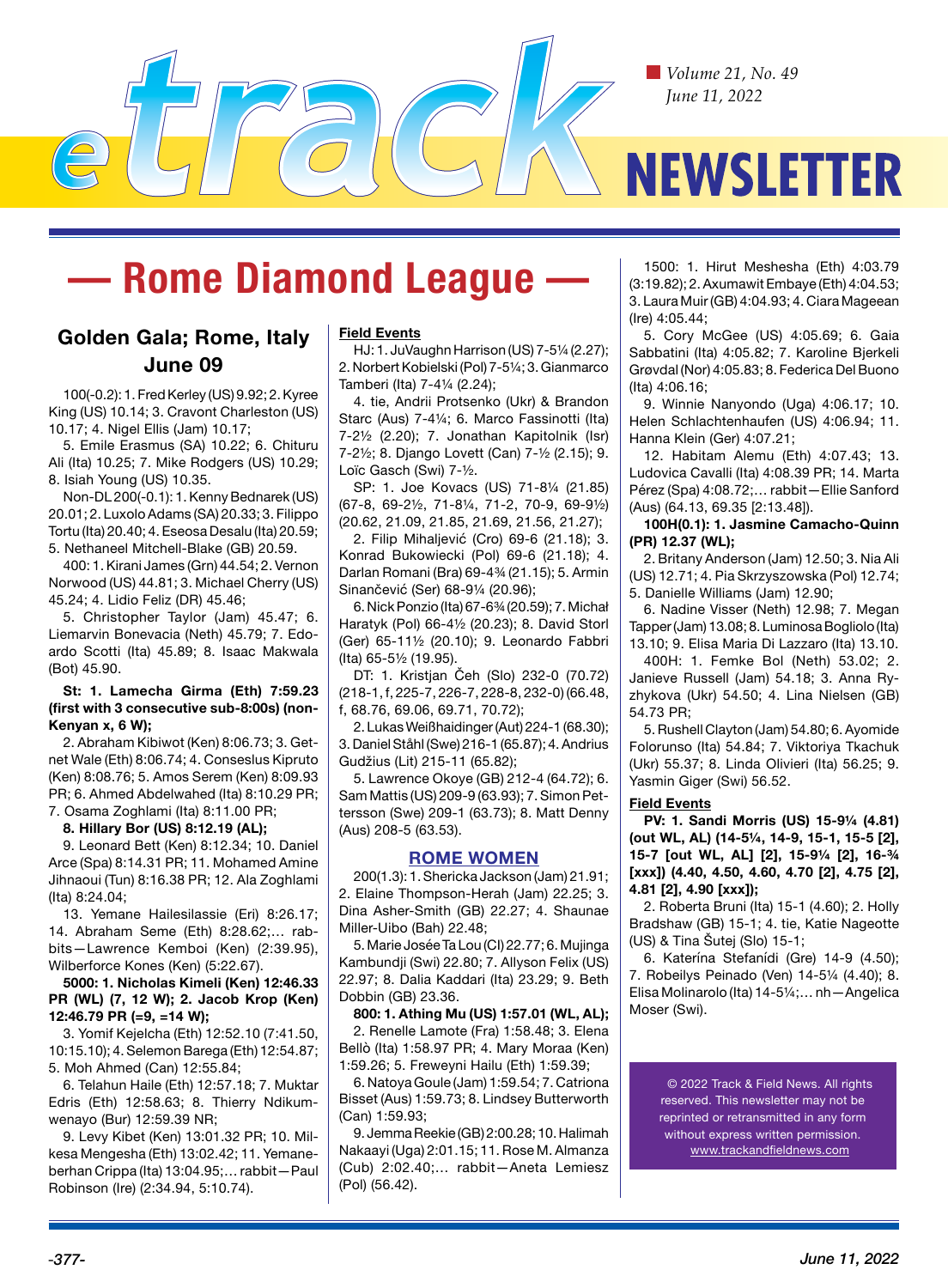LJ: 1. Maryna Bekh-Romanchuk (Ukr) 22-5¾ (6.85) (f, 21-6¾, f, 21-5¼, 22-5¾, 22-3½) (f, 6.57, f, 6.53, 6.85, 6.79);

2. Malaika Mihambo (Ger) 22-3½ (6.79) (22-3½, 22-2¼, f, 21-1¼, p, 22-1¾) (6.79, 6.76, f, 6.43, p, 6.75);

3. Quanesha Burks (US) 22-2½ (6.77) (21-1½, 22-2¼, 21-5¼, 22-2½, 21-8¾, f) (6.44, 6.76, 6.53, 6.77, 6.62, f);

4. Milica Gardašević (Ser) 22-¼ (6.71); 5. Christabel Nettey (Can) 21-11½ (6.69); 6. Khaddi Sagnia (Swe) 21-10¼ (6.66);

7. Jazmin Sawyers (GB) 21-8¼ (6.61); 8. Larissa Iapichino (Ita) 21-6 (6.55); 9. Chantel Malone (BVI) 20-7¾ (6.29).

## **— Hengelo CT —**

FBK Games; Hengelo, Netherlands, June 06—

100(-0.3): 1. Yohan Blake (Jam) 10.11; 2. Kyree King (US) 10.23.

400: 1. Vernon Norwood (US) 45.28; 2. Christopher Taylor (Jam) 45.45; 3. Trevor Stewart (US) 45.93.

1500: 1. Kumari Taki (Ken) 3:34.77; 2. Michał Rozmys (Pol) 3:35.40; 3. Filip Sasínek (CzR) 3:36.40; 4. Andrew Coscoran (Ire) 3:36.54;

5. George Mills (GB) 3:36.92; 6. Saul Ordóñez (Spa) 3:36.99; 7. Mike Foppen (Neth) 3:37.22; 8. Elliot Giles (GB) 3:37.48; 9. Thiago André (Bra) 3:39.56.

10,000(6/05—Ethiopian WCT): 1. Selemon Barega (Eth) 26:44.73 PR; 2. Tadese Worku (Eth) 26:45.91 PR; 3. Berihu Aregawi (Eth) 26:46.13 PR;

4. Yomif Kejelcha (Eth) 26:49.39; 5. Milkesa Mengesha (Eth) 27:00.24 PR; 6. Tsegaye Kidanu (Eth) 27:16.76 PR; 7. Samuel Habtom (Eri) 27:20.08 PR;

8. Egide Ntakarutimana (Bur) 27:24.59 PR; 9. Rogers Kibet (Uga) 27:31.08 PR; 10. Chimdesa Debele (Eth) 27:46.38 PR; 11. Moges Tiumay (Eth) 27:53.09 PR.

#### **(best-ever mark-for-place: 4)**

110H(0.6): 1. Eduardo Rodrigues (Bra) 13.34; 2. Milan Trajkovic (Cyp) 13.38; 3. Daniel Roberts (US) 13.40; 4. Michael Obasuyi (Bel) 13.63; 5. Gregor Traber (Ger) 13.66; 6. Koen Smet (Neth) 13.66; 7. Liam Van Der Schaaf (Neth) 13.66;… dnf—Damion Thomas (Jam).

400H: 1. Julien Watrin (Bel) 49.47 PR; 2. Nick Smidt (Neth) 49.66.

#### **Field Events**

**PV: 1. Mondo Duplantis (Swe) 19-8½ (6.01) (out WL) (18-½, 18-8¼, 19-¼, 19-8½) (5.50, 5.70, 5.80, 6.01);** 

2. Rutger Koppelaar (Neth) 18-8¼ (5.70); 3. Ben Broeders (Bel) 18-4½ (5.60); 4. Jacob Wooten (US) 18-4½;

5. Nate Richartz (US) 18-4½; 6. tie, Mikko Paavola (Fin) & Kurtis Marschall (Aus) 18-½ (5.50); 8. Harry Coppell (GB) 18-½.

JT: 1. Anderson Peters (Grn) 297-9 (90.75) (264-7, 291-0, 289-8, 297-9, 281-11, 283-6) (80.66, 88.70, 88.29, 90.75, 85.94, 86.41);

2. Julian Weber (Ger) 293-9 (89.54) PR (278-7, 282-0, 293-9, 278-5, 282-11, 273-8) (84.91, 85.96, 89.54, 84.87, 86.25, 83.42);

3. Keshorn Walcott (Tri) 292-2 (89.07) (281-0, 269-0, 279-10, 292-2, 276-4, f) (85.64, 82.00, 85.29, 89.07, 84.24, f);

4. Andrian Mardare (Mol) 274-7 (83.69); 5. Andreas Hofmann (Ger) 265-9 (81.00); 6. Rolands Štrobinders (Lat) 258-1 (78.67); 7. Timothy Herman (Bel) 257-0 (78.35).

## **HENGELO WOMEN**

100(0.8): 1. Daryll Neita (GB) 11.19; 2. Tynia Gaither (Bah) 11.23; 3. Imani Lansiquot (GB) 11.26; 4. Kayla White (US) 11.31; 5. Dafne Schippers (Neth) 11.40.

400: 1. Roxana Gómez (Cub) 51.18; 2. Lieke Klaver (Neth) 51.34; 3. Nicole Yeargin (GB) 51.56; 4. Corinna Schwab (Ger) 51.76; 5. Eveline Saalberg (Neth) 51.80; 6. Wadeline Jonathas (US) 52.17.

800: 1. Faith Kipyegon (Ken) 2:00.36; 2. Halimah Nakaayi (Uga) 2:00.87; 3. Catriona Bisset (Aus) 2:00.90; 4. Ellie Baker (GB) 2:02.47; 5. Christina Hering (Ger) 2:03.31; 6. Rose M. Almanza (Cub) 2:03.43.

St: 1. Peruth Chemutai (Uga) 9:14.00; 2. Luiza Gega (Alb) 9:15.48 NR; 3. Celliphine Chespol (Ken) 9:15.89;

## **4. Simbo Alemayehu (Eth) 9:18.98 WYR (old WYR 9:24.73 Celliphine Chespol [Ken] '16) (7, x WJ);**

5. Lea Meyer (Ger) 9:26.89 PR; 6. Lomi Muleta (Eth) 9:26.89; 7. Purity Kirui (Ken) 9:35.00; 8. Roseline Chepngetich (Ken) 9:35.30; 9. Kinga Królik (Pol) 9:36.63 PR;

10. Irene Sánchez-Escribano (Spa) 9:36.82; 11. Carolina Robles (Spa) 9:37.20; 12. Nataliya Strebkova (Ukr) 9:39.53; 13. Agrie Wole (Eth) 9:41.33 PR.

10,000: 1. Eilish McColgan (GB) 30:19.02 PR; 2. Letesenbet Gidey (Eth) 30:44.27; 3. Ejgayehu Taye (Eth) 30:44.68 PR; 4. Margaret Kipkemboi (Ken) 30:45.00 PR;

5. Bosena Mulate (Eth) 30:47.55 PR; 6. Girmawit Gebrzihair (Eth) 30:47.72 PR; 7. Almaz Ayana (Eth) 30:48.48; 8. Yalemzerf Yehualaw (Eth) 30:54.28;

9. Rahel Daniel (Eri) 30:59.75 NR; 10. Tsehay Gemechu (Eth) 31:00.26; 11. Hawi Feysa (Eth) 31:03.32 PR; 12. Tsige Gebreselama (Eth) 31:04.88;

13. Caroline Kipkirui (Kaz) 31:13.18 NR; 14. Aberash Minsewo (Eth) 31:13.53 PR; 15. Stella Chesang (Uga) 31:13.72 PR; 16. Eva Cherono (Ken) 31:16.93;

17. Anchialem Haymanot (Eth) 31:50.08 PR; 18. Natsnet Amanuel (Eri) 31:50.79 PR; 19. Meraf Bahta (Swe) 31:51.53.

## **(best-ever mark-for-place: =11)**

100H(0.4): 1. Britany Anderson (Jam) 12.51; 2. Nia Ali (US) 12.69; 3. Tonea Marshall (US) 12.70;

4. Tia Jones (US) 12.71; 5. Devynne

Charlton (Bah) 12.88; 6. Nadine Visser (Neth) 12.95; 7. Sarah Lavin (Ire) 13.10.

400H: 1. Femke Bol (Neth) 53.94; 2. Anna Ryzhykova (Ukr) 55.62; 3. Jessie Knight (GB) 55.81; 4. Viivi Lehikoinen (Fin) 56.29;

5. Lina Nielsen (GB) 56.85; 6. Paulien Couckuyt (Bel) 56.90; 7. Yasmin Giger (Swi) 57.29; 8. Shamier Little (US) 63.27.

LJ: 1. Malaika Mihambo (Ger) 21-10 (6.65); 2. Quanesha Burks (US) 21-5¼ (6.53).

#### **Field Event**

**SP: 1. Chase Ealey (US) 65-6¾ (19.98) (out WL, AL) (f, 63-9½, f, 65-6¾, f, 63-1¼) (f, 19.44, f, 19.98, f, 19.23);** 

2. Auriol Dongmo (Por) 64-6¾ (19.68); 3. Sarah Mitton (Can) 63-1½ (19.24); 4. Jessica Schilder (Neth) 62-10¾ (19.17) NR;

5. Fanny Roos (Swe) 60-11¼ (18.57); 6. Sara Gambetta (Ger) 59-2¼ (18.04); 7. Benthe König (Neth) 58-6½ (17.84); 8. Anita Márton (Hun) 57-11¾ (17.67).

## **— More Internationals —**

## **FRÄNKISCH-CRUMBACH**

Fränkisch-Crumbach, Germany, June  $05 -$ 

HT: 1. Merlin Hummel (Ger) 248-3 (75.66) PR; 2. Tuomas Seppänen (Fin) 245-11 (74.97); 3. Tristan Schwandke (Ger) 242-5 (73.89).

### Women:

HT: 1. Samantha Borutta (Ger) 236-8 (72.14) PR; 2. Lauren Bruce (NZ) 229-9 (70.02); 3. Kati Ojaloo (Est) 218-8 (66.67).

## **REHLINGEN**

Rehlingen, Germany, June 05— 1500: 1. Christoph Kessler (Ger) 3:38.15;

2. Tshepo Tshite (SA) 3:38.92. HJ: 1. Tobias Potye (Ger) 7-4¼ (2.24).

PV: 1. Matt Ludwig (US) 18-8¼ (5.70); 2. Oleg Zernikel (Ger) 18-8¼; 3. Bo Kanda Lita Baehre (Ger) 18-8¼;

4. Urho Kujanpää (Fin) 18-4½ (5.60); 5. Torben Blech (Ger) 18-½ (5.50); 6. Carson Waters (US) 18-½.

SP: 1. Scott Lincoln (GB) 66-3 (20.19); 2. Simon Bayer (Ger) 65-7¾ (20.01).

DT: 1. Traves Smikle (Jam) 209-10 (63.97); 2. Marek Bárta (CzR) 200-6 (61.13).

## **REHLINGEN WOMEN**

St: 1. Chiara Scherrer (Swi) 9:28.68 PR.

HJ: 1. Safina Sadullayeva (Uzb) 6-2 (1.88). SP: 1. Julia Ritter (Ger) 59-4 (18.08); 2.

Lea Riedel (Ger) 57-10¼ (17.63). DT: 1. Shanice Craft (Ger) 197-11 (60.33);

- 2. Silinda Morales (Cub) 197-6 (60.20). JT: 1. Christin Hussong (Ger) 204-4 (62.28);
- 2. Annika Fuchs (Ger) 192-1 (58.54).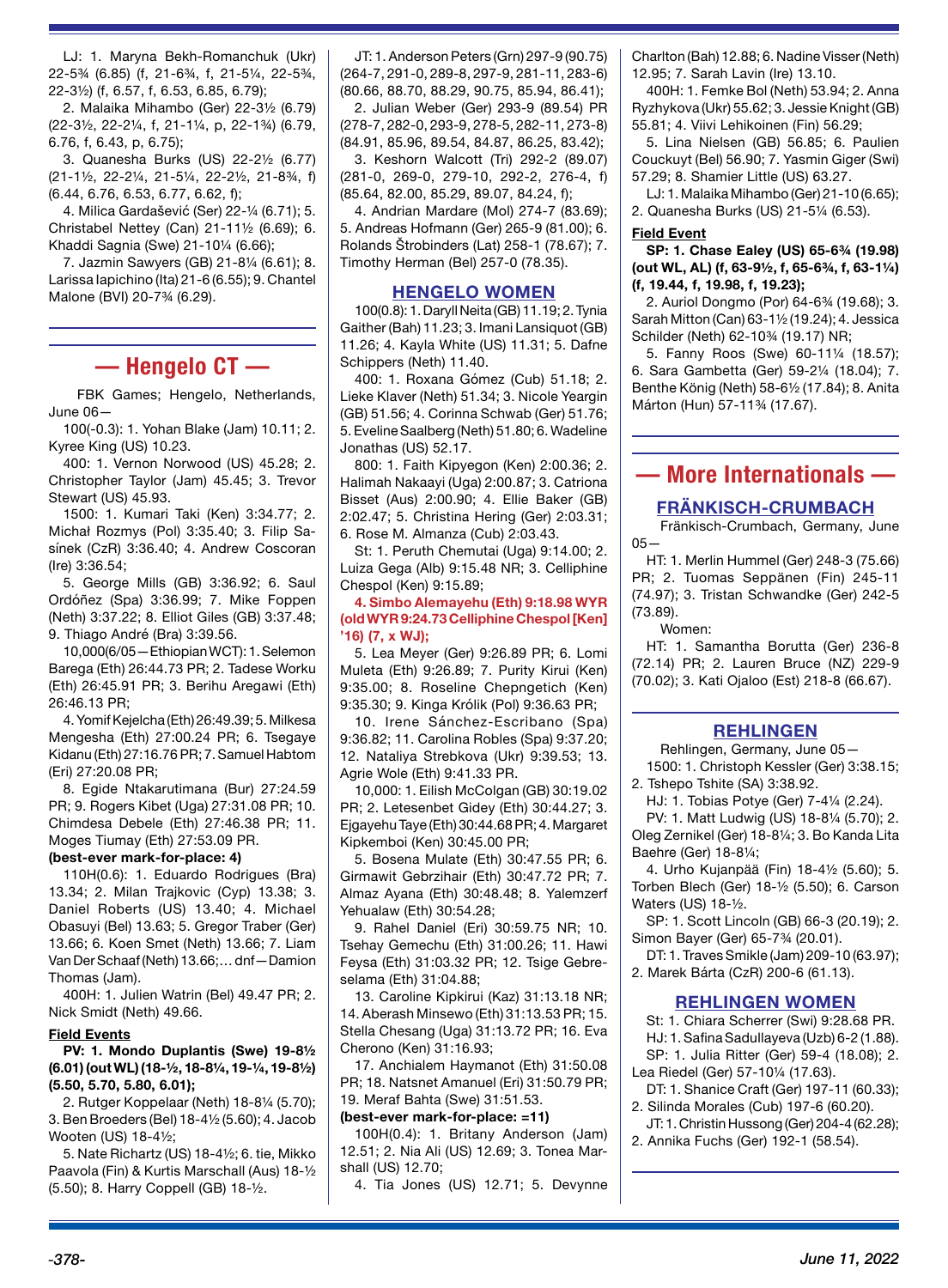## **MONTRÉAL**

Montréal, Quebec, June 05— 100(0.9): 1. Usheoritse Itsekiri (Ngr) 10.09;

2. Ilias Garcia (US) 10.14 PR. 400H: 1. Trevor Bassitt (US) 49.84. Women:

100H(1.4): 1. Michelle Harrison (Can)  $12.89 = PR$ .

## **PRAGUE**

Prague, Czech Republic, June 06— 100(-0.3): 1. Cravont Charleston (US) 10.11.

400: 1. Dylan Borlée (Bel) 45.80.

1500: 1. Wegene Addisu (Eth) 3:37.93; 2. Quentin Tison (Fra) 3:38.08.

110H(-0.9): 1. Petr Svoboda (CzR) 13.47; 2. Shane Brathwaite (Bar) 13.49; 3. Gabriel Constantino (Bra) 13.53; 4. Roger V. Iribarne (Cub) 13.66.

400H: 1. Seamus Derbyshire (GB) 49.53.

### **Field Events**

PV: 1. Thibaut Collet (Fra) 19-1 (5.82) PR; 2. Max Mandusic (Ita) 18-2½ (5.55).

LJ: 1. Radek Juška (CzR) 26-3½ (8.01). SP: 1. Andrei Toader (Rom) 68-11¾

(21.02); 2. Nick Ponzio (Ita) 67-11½ (20.71); 3. Jakub Szyszkowski (Pol) 65-11 (20.09).

JT: 1. Jakub Vadlejch (CzR) 280-6 (85.50); 2. Patriks Gailums (Lat) 261-2 (79.61); 3.

Vítězslav Veselý (CzR) 258-10 (78.90).

## **PRAGUE WOMEN**

800: 1. Diana Mezuliáníková (CzR) 2:01.14 PR; 2. Bianka Bartha-Kéri (Hun) 2:01.18 PR. 100H(-1.1): 1. Jade Barber (US) 13.06.

400H: 1. Jessica Turner (GB) 55.63; 2. Nikoleta Jíchová (CzR) 55.73 PR; 3. Daniela Ledecká (Svk) 56.01 PR.

## **Field Events**

HJ: 1. Ella Junnila (Fin) 6-1½ (1.87); 2. Yuliya Chumachenko (Ukr) 6-1½.

PV: 1. Amálie Švábíková (CzR) 14-9 (4.50); 2. Yana Hladiychuk (Ukr) 14-9 (4.50) =PR;

3. Hanga Klekner (Hun) 14-5¼ (4.40) =PR. JT: 1. Nikola Ogrodníková (CzR) 205-6

(62.65); 2. Sara Kolak (Cro) 197-11 (60.32); 3. Jo-Ané Van Dyk (SA) 194-4 (59.24); 4. Liveta Jasiūnaitė (Lit) 192-8 (58.74).

## **MOSCOW**

Moscow, Russia, June 07— 400: 1. Saveliy Savlukov (Rus) 45.18 PR. 1500: 1. Vladimir Nikitin (Rus) 3:38.76. 110H(1.6): 1. Sergey Shubenkov (Rus) 13.41; 2. Filipp Shabanov (Rus) 13.69 PR. 400H: 1. Timofey Chalyy (Rus) 49.94.

**HJ: 1. Ilya Ivanyuk (Rus) 7-8 (2.34) (WL) (6-10¾, 7-½, 7-2½, 7-3¾ [3], 7-5, 7-6½ [2], 7-8 [2], 7-9¾ [x]) (2.10, 2.15, 2.20, 2.23 [3], 2.26, 2.30 [2], 2.34 [2], 2.38 [x]).**

## **MOSCOW WOMEN**

HJ: 1. Mariya Lasitskene (Rus) 6-3¼ (1.91); 2. Mariya Kochanova (Rus) 6-3¼ (1.91); 3. Kristina Korolyova (Rus) 6-2 (1.88); 4. Darya Slepova (Rus) 6-2 (1.88).

PV: 1. Polina Knoroz (Rus) 14-9 (4.50).

## **GUELPH**

Guelph, Ontario, June 08— 100(0.0): 1. Ilias Garcia (US) 10.18; 2.

Malachi Murray (Can) 10.21 PR. Heats: II(0.9)–1. Garcia 10.19.

400H: 1. Trevor Bassitt (US) 48.82. Women:

800: 1. Jazz Shukla (Can) 2:01.98 PR. 100H: I(0.2)–1. Michelle Harrison (Can) 12.83; 2. Mariam Abdul-Rashid (Can) 12.99 PR.

II(0.5)–1. Harrison 12.80 PR.

PV: 1. Alysha Newman (Can) 15-5 (4.70). SP: 1. Jessica Woodard (US) 57-11  $(17.65)$ .

## **ŠAMORÍN**

Šamorín, Slovakia, June 09—

100(1.1): 1. Elijah Hall (US) 10.17. 200(1.7): 1. Alexander Ogando (DR) 20.25; 2. Hall 20.62.

400: 1. Christopher O'Donnell (Ire) 46.44; 2. Trevor Stewart (US) 46.50.

800: 1. Catalin Tecuceanu (Ita) 1:46.07. PV: 1. Matt Ludwig (US) 18-8¼ (5.70); 2. Austin Miller (US) 18-8¼; 3. tie, Bokai Huang (Chn) & Nate Richartz (US) 18-8¼ =PR; 5. Carson Waters (US) 18-½ (5.50).

JT: 1. Anderson Peters (Grn) 281-8 (85.85); 2. Artur Felfner (Ukr) 276-8 (84.32) PR; 3. Rolands Štrobinders (Lat) 258-10 (78.91).

## **ŠAMORÍN WOMEN**

 $100(2.5)$ : 1. Michelle-Lee Ahye (Tri) 11.12w; 2. Shannon Ray (US) 11.27w. 400: 1. Fiordaliza Cofil (DR) 52.13.

3000: 1. Gudaf Tsegay (Eth) 8:42.19.

5000: 1. Tsegay 14:31.91; 2. Lemlem Hailu (Eth) 15:01.99; 3. Esther Chebet (Uga) 15:02.15 PR.

100H(2.0): 1. Mette Graversgaard (Den) 12.92 NR; 2. Sarah Lavin (Ire) 12.94 PR; 3. Reetta Hurske (Fin) 13.02.

LJ: 1. Maryse Luzolo (Ger) 22-¼ (6.71) PR; 2. Agate De Sousa (STP) 21-10¼ (6.66); 3. Alina Rotaru-Kottmann (Rom) 21-4 (6.50).

## **— U.S. News —**

## **STAR ATHLETICS SERIES**

Montverde, Florida, June 04— 100: I(2.9)–1. Marvin Bracy (US) 9.80w; 2. Aaron Brown (Can) 9.91w; 3. Mouhamadou Fall (Fra) 9.93w;

4. Amaury Golitin (Fra) 10.00w; 5. Zhenye Xie (Chn) 10.11w; 6. Mario Heslop (US) 10.13w; 7. Micah Larry (US) 10.16w.

II(2.9)–1. Adam Gemili (GB) 10.09w; 2. EJ Floréal (US) 10.20w; 3. Samson Colebrooke (Bah) 10.20w; 4. Kemar Hyman (Cay) 10.28w; 5. Jaylen Slade (US) 10.30w.

Heats: I(4.4)–1. Heslop 10.14w; 2. Larry 10.17w. III(2.6)–1. Bracy 9.91w; 2.Golitin 10.08w. IV(5.5)–1. Brown 9.87w; 2. Young 9.97w; 3. Fall 10.06w.

200: I(3.5)–1. Brown 20.15w.

II(3.4)–1. Fall 20.17w.

III(4.1)–1. Heslop 20.30w; 2. Golitin 20.35w; 3. Colebrooke 20.39w.

400: 1. Javon Francis (Jam) 45.47; 2. Akeem Bloomfield (Jam) 45.56; 3. Alonzo Russell (Bah) 45.99.

110H(4.0): 1. Israel Nelson (US) 13.51w; 2. Nick Anderson (US) 13.57w.

## **STAR ATHLETICS WOMEN**

100: I(4.3)–1. Sha'Carri Richardson (US) 10.73w; 2. Jenna Prandini (US) 10.75w; 3. TeeTee Terry (US) 10.85w;

4. Symone Darius (US) 10.87w; 5. Xiaojing Liang (Chn) 10.97w; 6. Javianne Oliver (US) 10.99w; 7. Teahna Daniels (US) 11.02w; 8. Maia McCoy (US) 11.03w.

II(3.5)–1. Natalliah Whyte (Jam) 10.86w; 2. Shania Collins (US) 10.95w; 3. Asha Philip (GB) 11.05w; 4. Iantha Wright (Tri) 11.13w; 5. Taylor Anderson (US) 11.14w.

Heats: I(3.5)–1. Richardson 10.82w; 2. Prandini 10.89w; 3. Terry 10.91w; 4. Daniels 10.94w; 5. Oliver 10.98w; 6. McCoy 11.07w. II(2.9)–1. Liang 11.06w; 2. Collins 11.10w. III(3.5)–1. Darius 11.05w; 2. Whyte 11.08w. IV(2.6)–1. Micayah Holland (US) 11.09w. V(3.5)–1. Philip 11.16w.

200: I(3.1)–1. Prandini 22.01w; 2. Collins 22.17w; 3. Whyte 22.31w; 4. Daniels 23.19w; 5. Tori Bowie (US) 23.60w. II(3.3)–1. McCoy 22.61w; 2. Keni Harrison (US) 22.92w.

400: 1. Victoria Ohuruogu (GB) 51.05 PR; 2. Kyra Jefferson (US) 51.57; 3. Kaylin Whitney (US) 51.89;

4. Natassha McDonald (Can) 51.97; 5. Quanera Hayes (US) 53.29; 6. Shakima Wimbley (US) 53.51.

100H(3.5): 1. Kaylor Harris (US) 13.19w.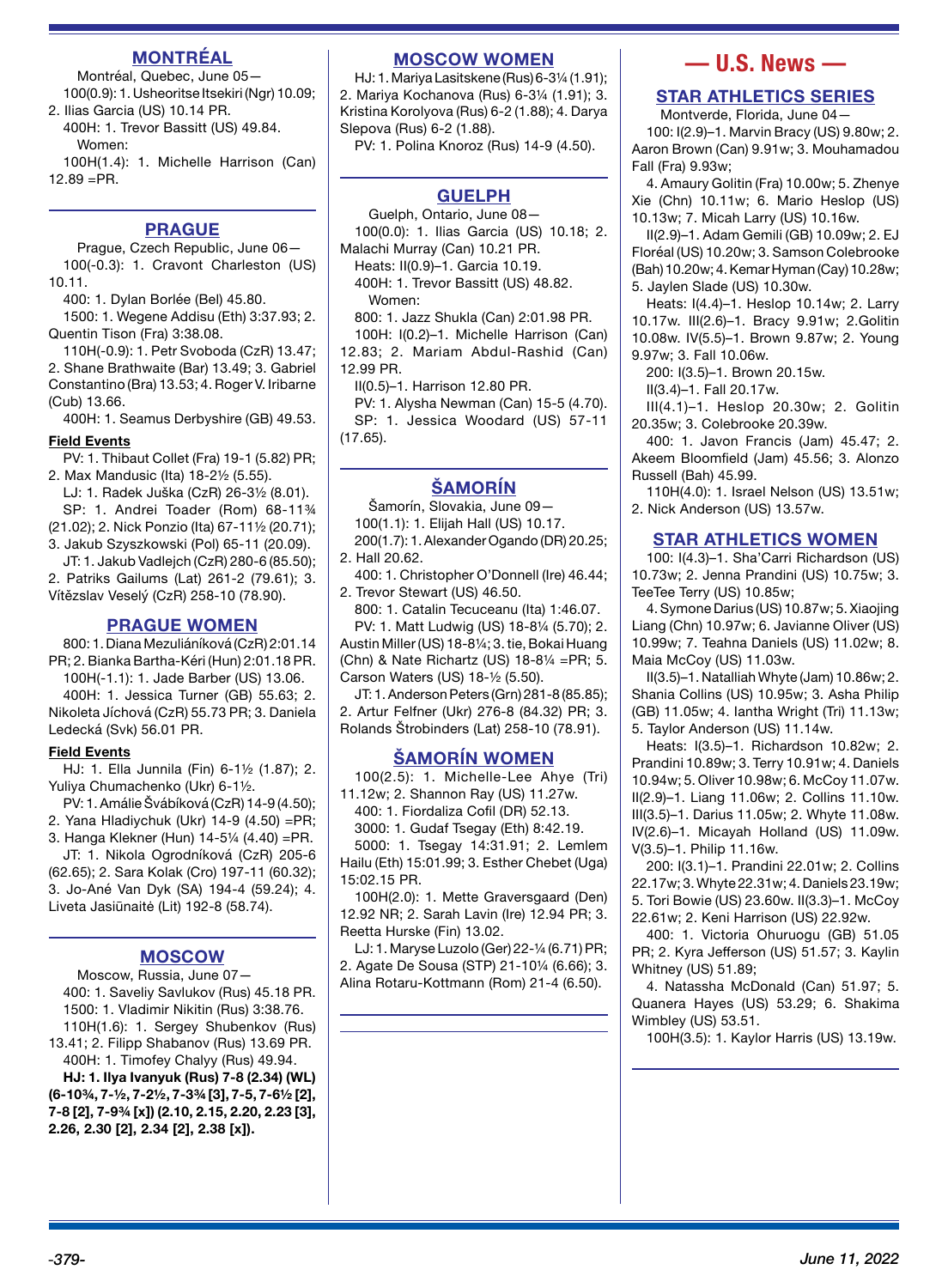## **MUSIC CITY ATL**

Nashville, Tennessee, June 04-05— (6/04—St, SP)

100(1.4): 1. Ackeem Blake (Jam) 9.92 PR; 2. Cejhae Greene (Ant) 10.02; 3. Kendal Williams (US) 10.05; 4. Christopher Belcher (US) 10.11; 5. Jelani Walker (Jam) 10.15 PR; 6. Chris Royster (US) 10.52.

Heats: I(2.1)–1. Greene 10.06w; 2. Royster 10.15w; 3. Belcher 10.29w; 4. Bismark Boateng (Can) 10.36w; 5. Cordero Gray (US) 10.40w; 6. Elijah Morrow (US) 10.40w; 7. Jaylan Mitchell (US) 10.41w; 8. Demek Kemp (US) 10.68w.

II(1.3)–1. Blake 10.08 =PR; 2. Josephus Lyles (US) 10.10 PR; 3. Williams 10.15; 4. Walker 10.22 PR; 5. Keshaun Black (US) 10.27 =PR; 6. Mario Heslop (US) 10.34; 7. Daveon Collins (US) 10.56.

200(0.1): 1. Lyles 20.03 =PR; 2. Andrew Hudson (US) 20.25; 3. Heslop 20.55; 4. Morrow 20.85.

400: I–1. Sean Bailey (Jam) 45.18; 2. Nathon Allen (Jam) 45.21; 3. Bryce Deadmon (US) 45.23;

4. Wil London (US) 45.41; 5. Paul Dedewo (US) 45.42; 6. Tyler Terry (US) 45.81; 7. Marqueze Washington (US) 46.19.

II–1. Asa Guevara (Tri) 45.86; 2. Noah Williams (US) 45.96.

800: I–1. Alex Amankwah (Gha) 1:46.14; 2. Brandon McBride (Can) 1:46.15; 3. Jonah Koech (US) 1:46.19; 4. Festus Lagat (Ken) 1:46.33;

5. Erik Sowinski (US) 1:46.72; 6. Charles Hunter (Aus) 1:47.01; 7. Kameron Jones (US) 1:47.29; 8. Thomas Staines (GB) 1:48.89; 9. Shane Streich (US) 1:49.23.

II–1. Vince Crisp (US) 1:46.31; 2. Robert Heppenstall (Can) 1:46.53; 3. Edose Ibadin (Ngr) 1:46.71; 4. Charles Jones (US) 1:47.10; 5. Quamel Prince (Guy) 1:47.35;

6. Drew Piazza (US) 1:48.11; 7. Daniel Nixon (US) 1:48.29; 8. Abraham Alvarado (US) 1:49.01.

**III–1. Will Sumner (US) 1:46.53 PR (9, x AJ; 3, 3 HS);**

2. Paul Ryan (US) 1:47.81 PR; 3. Luciano Fiore (US) 1:47.86 PR.

1500: I–1. Eric Holt (US) 3:37.60; 2. Josh Thompson (US) 3:37.91; 3. Brett Meyer (US) 3:37.93; 4. Jack Anstey (Aus) 3:38.01 PR;

5. Luke McCann (Ire) 3:38.64; 6. Tom Dodd (GB) 3:38.76 PR; 7. Nick Foster (US) 3:39.38 PR; 8. Matthew Payamps (US) 3:40.09;

9. Christian Noble (US) 3:40.79; 10. Casey Comber (US) 3:41.71; 11. Corey Bellemore (Can) 3:42.12.

II–1. Benjamin Allen (US) 3:41.99 PR.

Mile: 1. Adam Bradtmueller (US) 3:57.91 PR; 2. Luke Combs (US) 3:58.67 PR; 3. Joey Berriatua (US) 3:58.77 PR.

St: 1. Brian Barraza (US) 8:19.16 PR; 2. Travis Mahoney (US) 8:19.18 PR; 3. Jamaine Coleman (GB) 8:28.56 PR; 4. Joey Berriatua (US) 8:29.03 PR; 5. Max Stevens (Aus) 8:31.77.

110H(1.5): 1. Freddie Crittenden (US) 13.31; 2. Jarret Eaton (US) 13.40; 3. Paris Williams (US) 13.56 PR; 4. Ruebin Walters (Tri) 13.62; 5. Max Hairston (US) 13.64; 6. Nick Johnson (US) 13.84.

400H: 1. CJ Allen (US) 49.39; 2. Amere Lattin (US) 49.94; 3. Eric Cray (Phi) 50.29; 4. Dylan Felger (US) 50.74 PR; 5. Austin Lietz (US) 50.87.

## **Field Events**

SP: 1. Chuk Enekwechi (Ngr) 67-11¾ (20.72); 2. Andrew Liskowitz (US) 65-11½ (20.10); 3. Eric Favors (Ire) 65-9½ (20.05); 4. T'Mond Johnson (US) 64-3¼ (19.59); 5. Lucas Warning (US) 62-9¼ (19.13).

**HT(6/03; Bowling Green, Ky): I–1. Daniel Haugh (US) 260-7 (79.44) PR (AL) (6, x A) (251-1, 260-6 PR [AL—6, x A], f, 260‑1, 260-7, 257-3) (76.55, 79.41, f, 79.29, 79.44, 78.42);** 

2. Rudy Winkler (US) 259-4 (79.06); 3. Sean Donnelly (US) 247-5 (75.41); 4. Denzel Comenentia (Neth) 241-10 (73.73); 5. Morgan Shigo (US) 238-2 (72.60); 6. Johnnie Jackson (US) 237-11 (72.52); 7. Erich Sullins (US) 229-4 (69.90).

II–1. Avery Carter (US) 235-7 (71.81) PR; 2. Jordan Crayon (US) 220-11 (67.34).

JT: 1. Tim Glover (US) 264-11 (80.76); 2. Donavon Banks (US) 258-1 (78.67) PR; 3. Curtis Thompson (US) 257-11 (78.63);

 4. Capers Williamson (US) 245-7 (74.85); 5. Ethan Shalaway (US) 241-6 (73.61); 6. Justin Carter (US) 231-10 (70.66); 7. Brett Thompson (US) 228-0 (69.51).

## **MUSIC CITY WOMEN**

(6/04—St, 5K, PV)

**100: 1. Tamari Davis (US) 10.91 PR (4, 4 WJ; 2, 2 AJ);** 

2. Marybeth Sant-Price (US) 10.96; 3. Morolake Akinosun (US) 11.00; 4. Kiara Parker (US) 11.06;

5. Murielle Ahouré (CI) 11.07; 6. Lynna Irby (US) 11.14 PR; 7. Ashley Henderson (US) 11.18; 8. Khamica Bingham (Can) 11.28.

Heats: I(1.4)–1. Sant-Price 10.95 PR; 2. Ahouré 11.07; 3. Akinosun 11.12; 4. Bingham 11.29; 5. Lauren Rain Williams-James (US) 11.36.

II(-0.7)–1. Davis 11.15; 2. Candace Hill (US) 11.36; 3. Ashanti Moore (Jam) 11.48; 4. Kayla Richardson (Phi) 11.61; 5. Khalifa St. Fort (Tri) 11.62;… dq—Kortnei Johnson (US).

III(1.5)–1. Parker 11.07; 2. Irby 11.22; 3. Henderson 11.32; 4. Alaysha Johnson (US) 11.36 PR; 5. Hannah Cunliffe (US) 11.51;… dq—Brittany Brown (US).

200: I(0.5)–1. Brown 21.99 PR; 2. Hill 22.60; 3. Johnson 22.73; 4. Henderson 22.81; 5. Moore 23.60.

II(1.2)–1. A'Keyla Mitchell (US) 22.55 PR. 400: 1. Shafiqua Maloney (StV) 51.84; 2. Brittany Aveni (US) 52.22; 3. Kyra Constantine (Can) 52.26;

4. NaAsha Robinson (US) 52.35; 5.

Courtney Okolo (US) 52.81; 6. Chloe Abbott (US) 52.99.

800: I–1. Chrisann Gordon (Jam) 1:59.52 PR; 2. Olivia Baker (US) 1:59.80 PR; 3. Sadi Henderson (US) 2:00.64;

4. Brenna Detra (US) 2:00.68; 5. Madeleine Kelly (Can) 2:01.00; 6. Lucia Stafford (Can) 2:01.10; 7. Hanna Green (US) 2:01.38;

8. Sabrina Southerland (US) 2:01.76; 9. Kendra Chambers (US) 2:02.40; 10. Kaela Edwards (US) 2:04.03.

II–1. Emily Richards (US) 2:00.27 PR; 2. Skylyn Webb (US) 2:02.07 PR; 3. Esther Seeland (US) 2:02.24 PR; 4. Susan Aneno (Uga) 2:02.54; 5. Jazmine Fray (Jam) 2:02.66.

III–1. Bérénice Cleyet-Merle (Fra) 2:02.17 PR; 2. Molly Sughroue (US) 2:02.54 PR; 3. Claudia Saunders (Fra) 2:02.91;

4. Anna Connor (US) 2:03.32 PR; 5. Shafiqua Maloney (VIN) 2:03.48; 6. Mallory King (US) 2:03.59.

1500: 1. Susan Ejore (Ken) 4:03.98 PR; 2. Danielle Aragon (US) 4:04.50 PR; 3. Josette Norris (US) 4:04.72; 4. Allie Wilson (US) 4:05.49 PR;

5. Charlene Lipsey (US) 4:06.41; 6. Lauren Johnson (US) 4:07.73; 7. Maudie Skyring (Aus) 4:08.15 PR; 8. Rebecca Mehra (US) 4:08.59;

9. Yolanda Ngarambe (Swe) 4:08.71; 10. Hanna Hermansson (Swe) 4:09.27; 11. Maddy Berkson (US) 4:10.65 PR;

12. Lenuta Simiuc (Rom) 4:12.25; 13. Lauren Berman (US) 4:12.53; 14. Danae Rivers (US) 4:13.71; 15. Alexa Efraimson (US) 4:19.83.

St: 1. Angelina Ellis (US) 10:05.62; 2. Eilish Flanagan (Ire) 10:07.23; 3. Corinne Fitzgerald (US) 10:09.22.

5000: 1. Biruktayit Degefa (Eth) 15:15.48 PR; 2. Caitlin Adams (Aus) 15:30.87.

100H(-0.6): 1. Alaysha Johnson (US) 12.59; 2. Michelle Jenneke (Aus) 13.01; 3. Mulern Jean (Hai) 13.06; 4. Michelle Atherley (US) 13.27; 5. Lolo Jones (US) 13.73.

**400H (hurdle 5 in wrong spot): I–1. Sydney McLaughlin (US) 51.61 (WL, AL) (x, 3 W, A) betters U.S. all-comers record 51.90 McLaughlin '21);** 

2. Andrenette Knight (Jam) 53.39 PR; 3. Gianna Woodruff (Pan) 54.63; 4. Cassandra Tate (US) 54.81;

5. Anna Cockrell (US) 55.48; 6. Kimisha Chambers (Jam) 56.28; 7. Kaila Barber (US) 57.93.

II–1. Jiadie Mo (Chn) 55.61; 2. Valeria Cabezas (Col) 56.66; 3. Yanique Haye-Smith (TKS) 56.72; 4. Zhangwei Lu (Chn) 58.47; 5. Kaitlin Walker (US) 58.89

## **Field Events**

HJ: 1. Kimberly Williamson (Jam) 6-4 (1.93) PR; 2. Rachel McCoy (US) 6-2¾ (1.90); 3. Jelena Rowe (US) 6-¾ (1.85);

4. Liz Evans (US) 5-10¾ (1.80); 5. Amina Smith (US) 5-10¾; 6. Michelle Atherley (US) 5-7 (1.70);… nh—Inika McPherson (US).